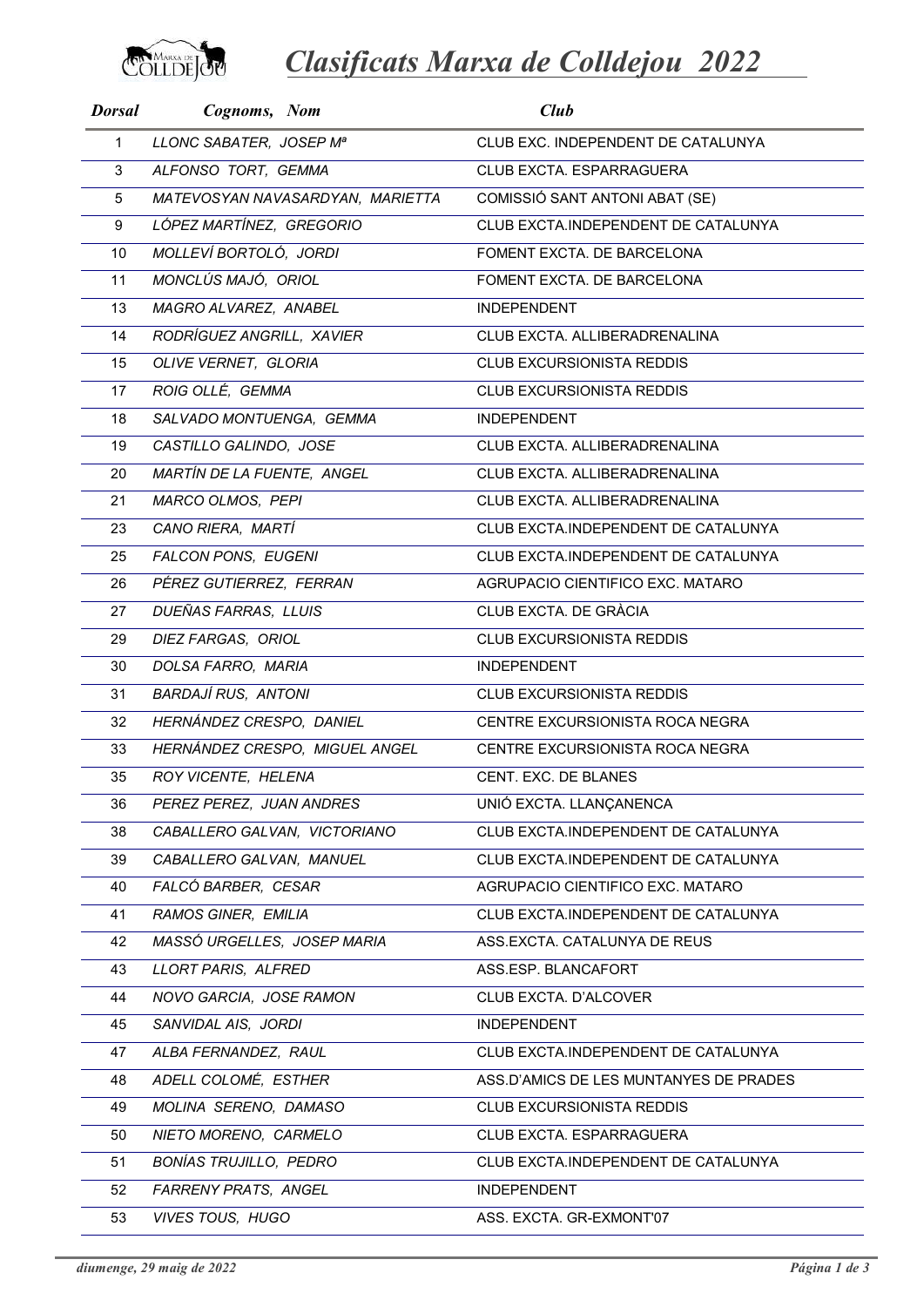| <b>Dorsal</b> | Cognoms, Nom                       | Club                                    |
|---------------|------------------------------------|-----------------------------------------|
| 54            | SAURA PÉREZ, PAU                   | <b>INDEPENDENT</b>                      |
| 55            | VICENTE GARCIA, MONTSE             | CENTRE EXCURSIONISTA REFALGARI          |
| 56            | SANZ SANTANO, EDUARDO              | CENTRE EXCTA, SANTA PERPÈTUA            |
| 57            | CREMADES GARCIA, SONIA             | CLUB EXCTA. TRAIL TARRACO               |
| 58            | SÀNCHEZ LEIVA, ADRIÀ               | CENTRE EXCTA. SANTA PERPÈTUA            |
| 59            | SÁNCHEZ ARTIGAS, EDUARD            | CENTRE EXCTA. SANTA PERPÈTUA            |
| 60            | PÉREZ MOYA, ANTONI TOMÀS           | CLUB ESP. DE MUNTANYA VALL DE CAMPRODON |
| 61            | GARCIA PERELLON, FERRAN            | CLUB EXCURSIONISME TORREDEMBARRA        |
| 62            | BANÚS BATISTE, JUDIT               | CLUB EXCTA, D'ALCOVER                   |
| 63            | <b>BENCIC, GABRIEL</b>             | <b>INDEPENDENT</b>                      |
| 65            | CLARAMUNT MORERA, XAVIER           | FOMENT EXCTA, DE BARCELONA              |
| 67            | ADROER LLAURADÓ, XAVIER            | <b>CLUB EXCURSIONISTA REDDIS</b>        |
| 68            | BURLÓ IRIGARAY, JESÚS              | ASS.EXCTA. ELS BIRIMBINS DE PRADES      |
| 69            | PARREU SABATE, JOSEP               | C.C. PRATDIP - L'ANJUBA                 |
| 70            | <b>BLANCO CASTELLS, FCO.JAVIER</b> | CLUB EXCTA.INDEPENDENT DE CATALUNYA     |
| 71            | GARCIA MIRANDA, ANGEL              | CLUB EXCTA.INDEPENDENT DE CATALUNYA     |
| 72            | SALCEDA SANCHEZ, ANTONIO GERMAN    | CLUB EXCTA.INDEPENDENT DE CATALUNYA     |
| 73            | CAPDEVILA CARRERA, XAVIER          | CENTRE QUITXALLA EXCURSIONISTA          |
| 74            | SABATÉ NAVARRO, JORDI              | <b>CENTRE EXC. BADALONA</b>             |
| 77            | SENTÍS GASCÓN, JOAN                | GRUP EXCURS. CAMP DE TARRAGONA          |
| 78            | CABRÉ OLIVÉ, JOAN                  | <b>INDEPENDENT</b>                      |
| 79            | RODRÍGUEZ VIOQUE, INMACULADA       | CENTRE INIC. MUNTANYA CERDANYOLA        |
| 80            | ESTIVILL ROIG, JOAN                | ASS.EXCTA. ELS BIRIMBINS DE PRADES      |
| 81            | ARTUÑEDO SANCHEZ, ALBERTO          | CLUB ATLÈTIC CALDERÍ                    |
| 83            | MONTSERRAT RADUA, MARIUS           | <b>INDEPENDENT</b>                      |
| 84            | GUIJARRO BONACHERA, JULIO          | ASS.D'AMICS DE LES MUNTANYES DE PRADES  |
| 85            | VIVÓ PÉREZ PÉREZ, JOSEP            | CLUB EXCTA. MADTEAM                     |
| 86            | PELEGRINA BARREIRO, ISABEL         | CLUB PATXANGUERUS D'ALFORJA             |
| 87            | GIBERT TARÉS, JOSEP                | CLUB PATXANGUERUS D'ALFORJA             |
| 88            | GIBERT BERTRAN, FRANCESC           | CLUB EXCTA.INDEPENDENT DE CATALUNYA     |
| 89            | JIMENEZ MEDINA, PILAR              | CLUB EXCTA.INDEPENDENT DE CATALUNYA     |
| 90            | <b>MARCO PEREZ, FERMÍ</b>          | CLUB EXCTA.INDEPENDENT DE CATALUNYA     |
| 91            | MORON MOLINA, SALVADOR             | CLUB EXCTA.INDEPENDENT DE CATALUNYA     |
| 93            | ACEÑA ALONSO, ROBERT               | PENYA CICLISTA ALTAFULLA (SE)           |
| 94            | GARCIA MARTINEZ, PACO              | CLUB EXCTA. ALLIBERADRENALINA           |
| 95            | <b>SAMPER GOLORONS, ANTONI</b>     | <b>INDEPENDENT</b>                      |
| 96            | FELIP RODON, FRANCESC              | ASS.EXCTA. CATALUNYA DE REUS            |
| 98            | REBULL FERRAN, JOSEP M             | AGRUPACIO ECURSIONISTA MONTSANT         |
| 99            | VINAIXA PÀMIES, JORDI              | <b>CLUB EXCURSIONISTA REDDIS</b>        |
| 100           | SANGENIS SALVO, JORDI              | <b>INDEPENDENT</b>                      |
| 101           | FIGUERAS ALVAREZ, DAVID            | <b>INDEPENDENT</b>                      |
| 103           | ABAT MACAYA, ALEXANDRE             | <b>CLUB EXCURSIONISTA REDDIS</b>        |
| 104           | PRATS FERRE, IGNASI Mª             | CLUB EXCTA. ARÍTJOL                     |